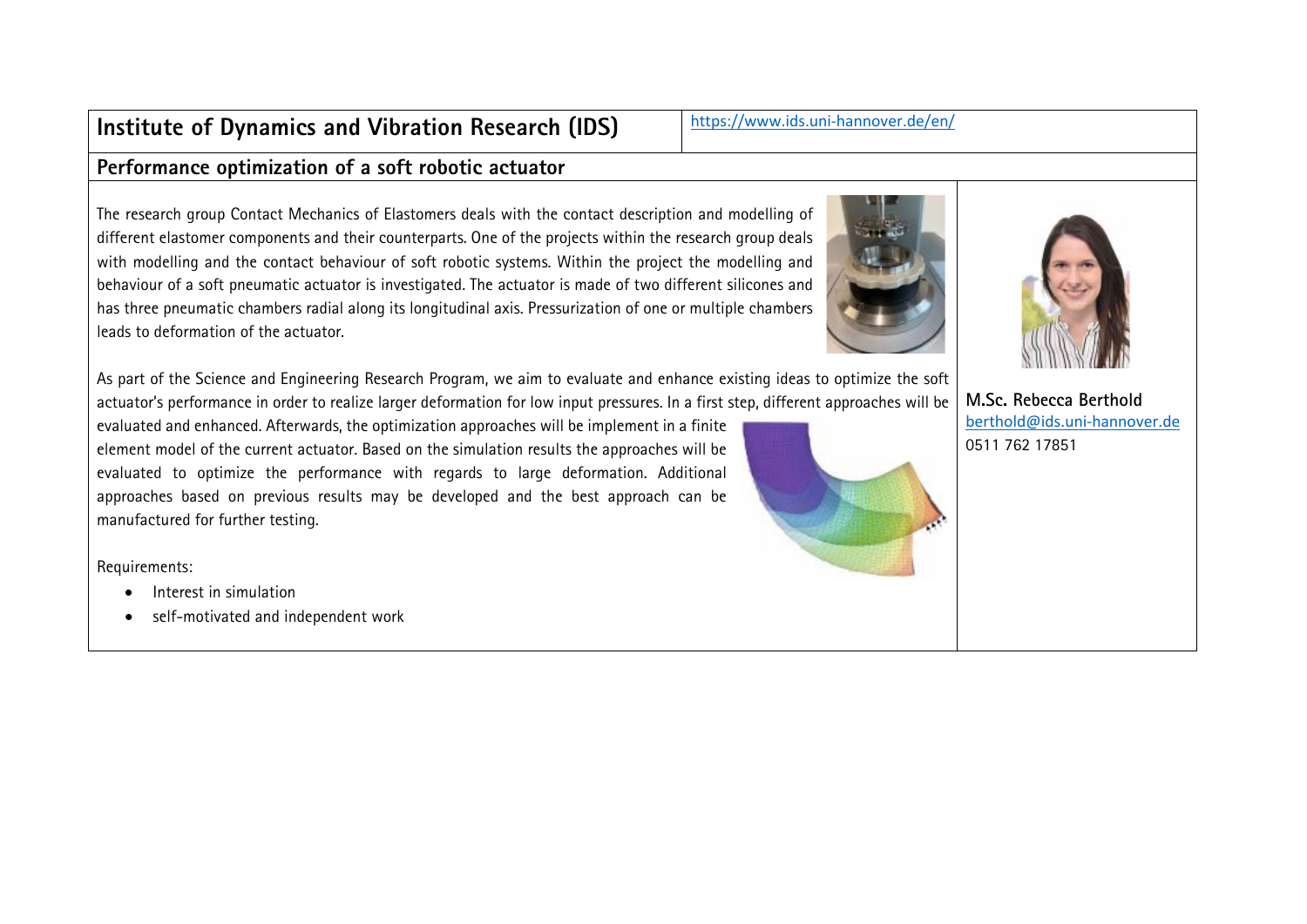# **Institute for Continuum Mechanics (IKM)** <https://www.ikm.uni-hannover.de/en/>

#### **PINNs for shape function computation**

Simulation-driven product development is nowadays an essential part in the industrial development process and the interest in realistic high-fidelity simulations is significant. As a versatile tool, meshfree methods have gained attention in the last decades. However, along with their flexibility in discretization, meshfree Galerkin methods often endure a decrease in accuracy, efficiency and stability compared to meshbased methods. While satisfying certain shape function requirements, the Peridynamic Galerkin methods provide a sound approach for the modeling of highest deformations on arbitrarily distributed point clouds. For this purpose, special shape functions have to be constructed in a cumbersome procedure. To improve the applicability of the method, the construction of shape functions using physics informed neural networks (PINNs) shall be investigated in the current project. **Dr.-Ing. Tobias Bode** 



bode@ikm.uni-hannover.de 0511 762 4182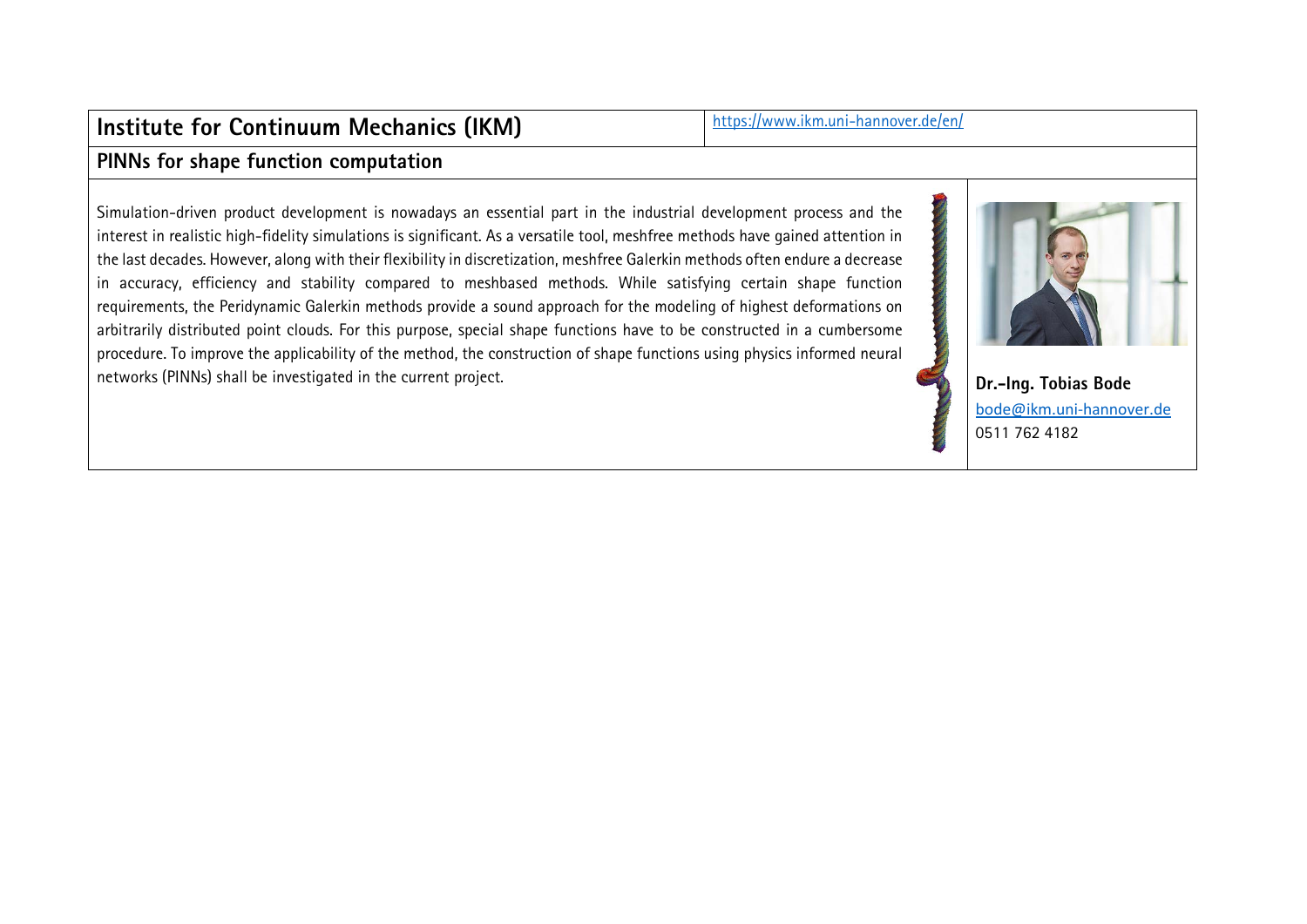## Institute for Assembly Technology (match) <https://www.match.uni-hannover.de/en/>

A crucial component of automated assembly is the feeding device, which provides the handling device (e.g. industrial robot) with the components to be assembled in a defined position and orientation (pose). At match, methods for active image-based feeding of components using aerodynamic orientation modules are being researched. The active method allows high feeding rates to be achieved, while the use of image processing and aerodynamic actuators provides a high degree of flexibility with regard to the component shape.

Possible fields of research within the current project are:

- **High-speed image processing: Classification of arbitrary component's orientations using synthetic (rendered) training data.**
- **Physics simulation: Determination of component behavior in the feeding system dependent on aerodynamic impulses**
- **Demonstrator: Development of an experimental Demonstrator of a new aerodynamic feeding system. Gathering of empirical data and knowledge about the feeding process.**

Introduction to aerodynamic part feeding:

<https://www.youtube.com/watch?v=hjeN-JBfJ0g>

## **Design of a non-destructive testing method integrated into a handling system**

At the Institute of Assembly Technology (match), we want to utilize the time during handling processes to carry out quality control tasks. The parallel execution of handling and testing increases the efficiency of the manufacturing process. For this purpose, gripping systems are required that have integrated measuring technology to non-destructively examine the objects during handling operations. Therefore, research work must be carried out to investigate the feasibility of said technologies. Based on this research, a gripper must be designed.

Required skills:

Basic knowledge in construction (solid Works or similar CAD programs), Commitment and an analytical, structured and independent approach to work.





**M. Sc. Torge Mattis Kolditz** kolditz@match.unihannover.de 0511 762 18291

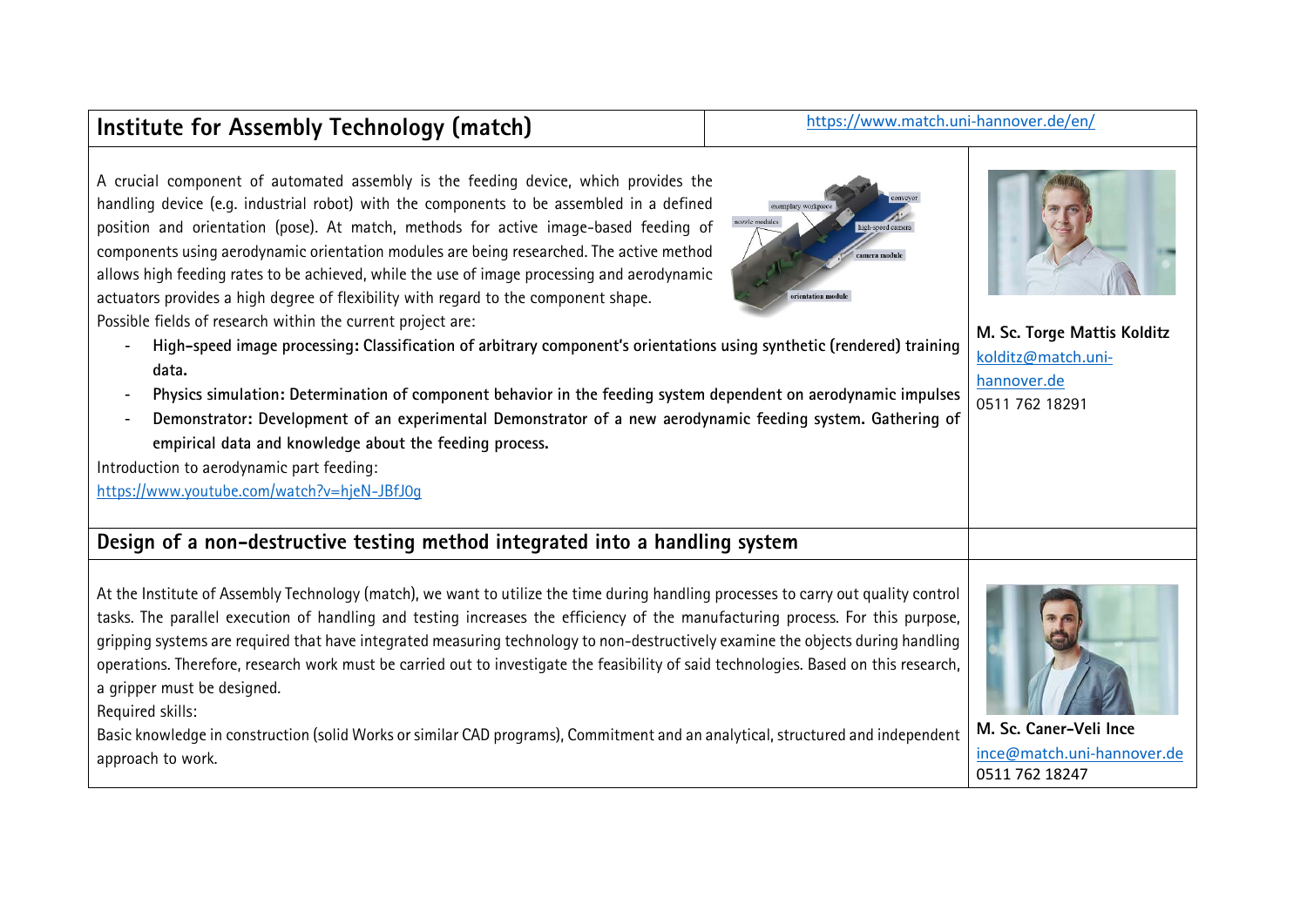#### Institute for Assembly Technology (match)

### **Methods for automation of handling processes in a cryogenic working environment**



Within the framework of the DFG-funded project "Methods for the automation of handling processes under cryogenic environmental conditions", we research approaches for the automation of handling processes in biobanks for cryopreservation in the temperature range below -209°F. The automation system is based on a parallel robot, as its structure allows the placement of the actuators outside the cooled workspace. The robot's joints and actuators are located in the interior of the biobank cooled with liquid nitrogen. The challenge is to ensure the functionality of the

machine components of the robotic system (joints, sensor network, drives and power supply) in the temperature range -209°F to -320°F to be able to operate the biobank permanently at this low-temperature level. This is the only way to protect the stored

samples from damage due to temperature fluctuations and, at the same time, to ensure the efficiency and freedom from errors of the handling processes. Vertically arranged electro spindles drive the robot, and the control of these drives is implemented with the aid of a PLC. In the first approach, the basis for the control is the analytically determined IKP of the parallel robot structure. In a subsequent step, the possibility of incorporating position and sensor data into the control of the robot is to be created. Finally, a motion sequence with the real parallel robot is to be implemented for demonstration purposes, mapping the subsequent storage, retrieval and relocation process.



**Dipl.-Ing. Philipp Jahn** jahn@match.uni-hannover.de 0511 762 18250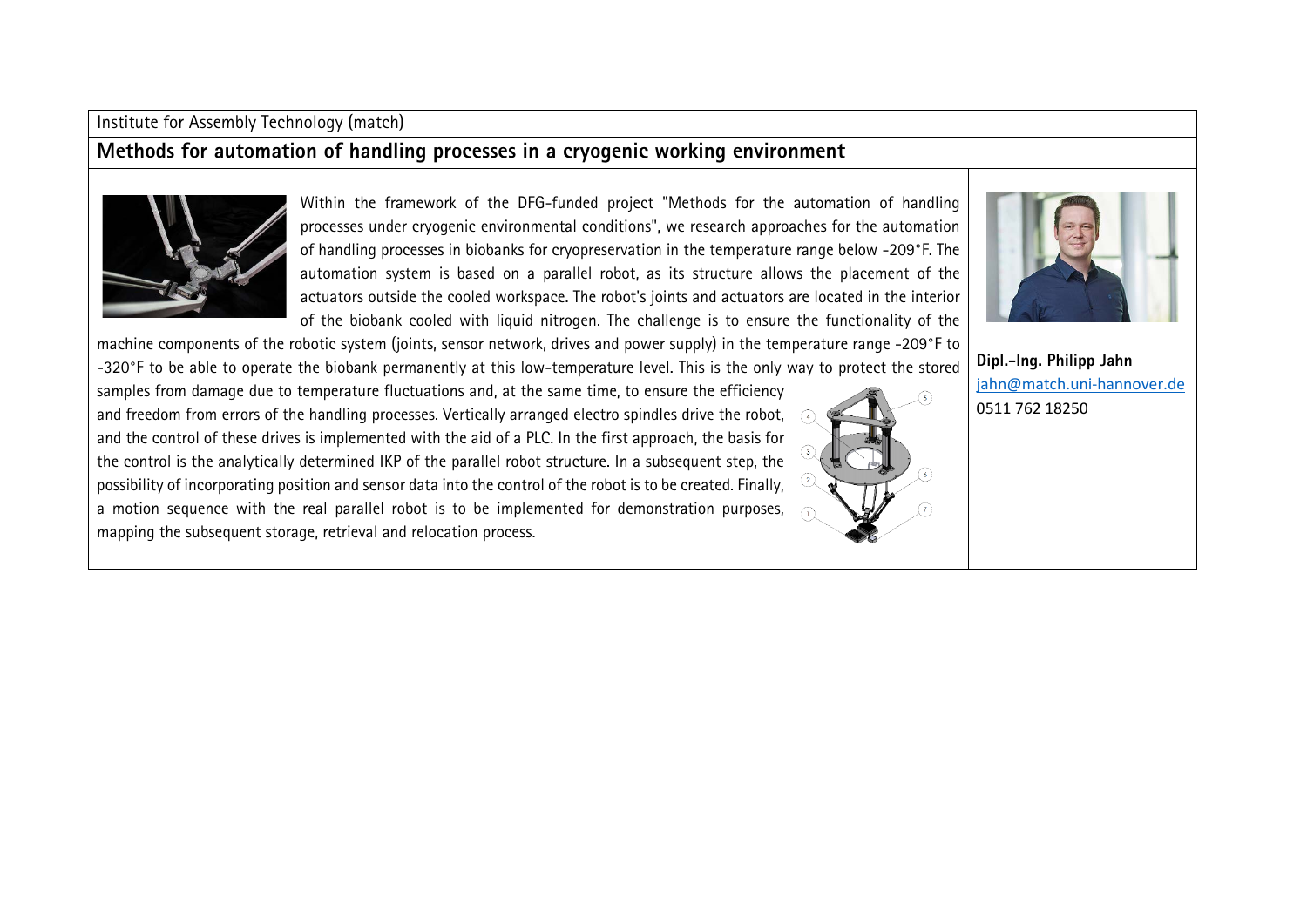## **[Institute of Materials Science \(IW\)](https://www.iw.uni-hannover.de/)** https://www.iw.uni-hannover.de/

#### **A study of the magnetic properties of different alloys by measuring susceptibilities on a Lock in Amplifier device**

In this research, the magnetic properties of magnesium alloys and CoNiAlFe alloys will be investigated to determine how the magnetic characteristics change depending on the alloy composition and the macro structure of the casting.

The investigations are carried out within the ongoing research projects "Development of multicrystalline two-phase CoNiAl shape memory alloys with high functional stability" and "Electropulse treatments of magnesium wires":

<https://gepris.dfg.de/gepris/projekt/457111160?context=projekt&task=showDetail&id=457111160&> **Dr. Gregory Gerstein**



 $20 \mu m$ 



[gerstein@iw.uni-hannover.de](mailto:gerstein@iw.uni-hannover.de) [0511 762 3907](tel:+495117623907)

### **Pressurized thermal sintering of billets for melting NbSi-alloys containing nano powders**

This study aims to identify the decisive technological steps that will allow the successful mixing of very fine powder additives of different fractional composition into the matrix of the alloy NbTiHfCrAlSi and silicide composites (MASC).

The investigations are carried out within the ongoing research project " Particle modification of niobium MASC alloys by processing under semi-levitation in a cold wall induction crucible":

<https://gepris.dfg.de/gepris/projekt/457358364?context=projekt&task=showDetail&id=457358364&>

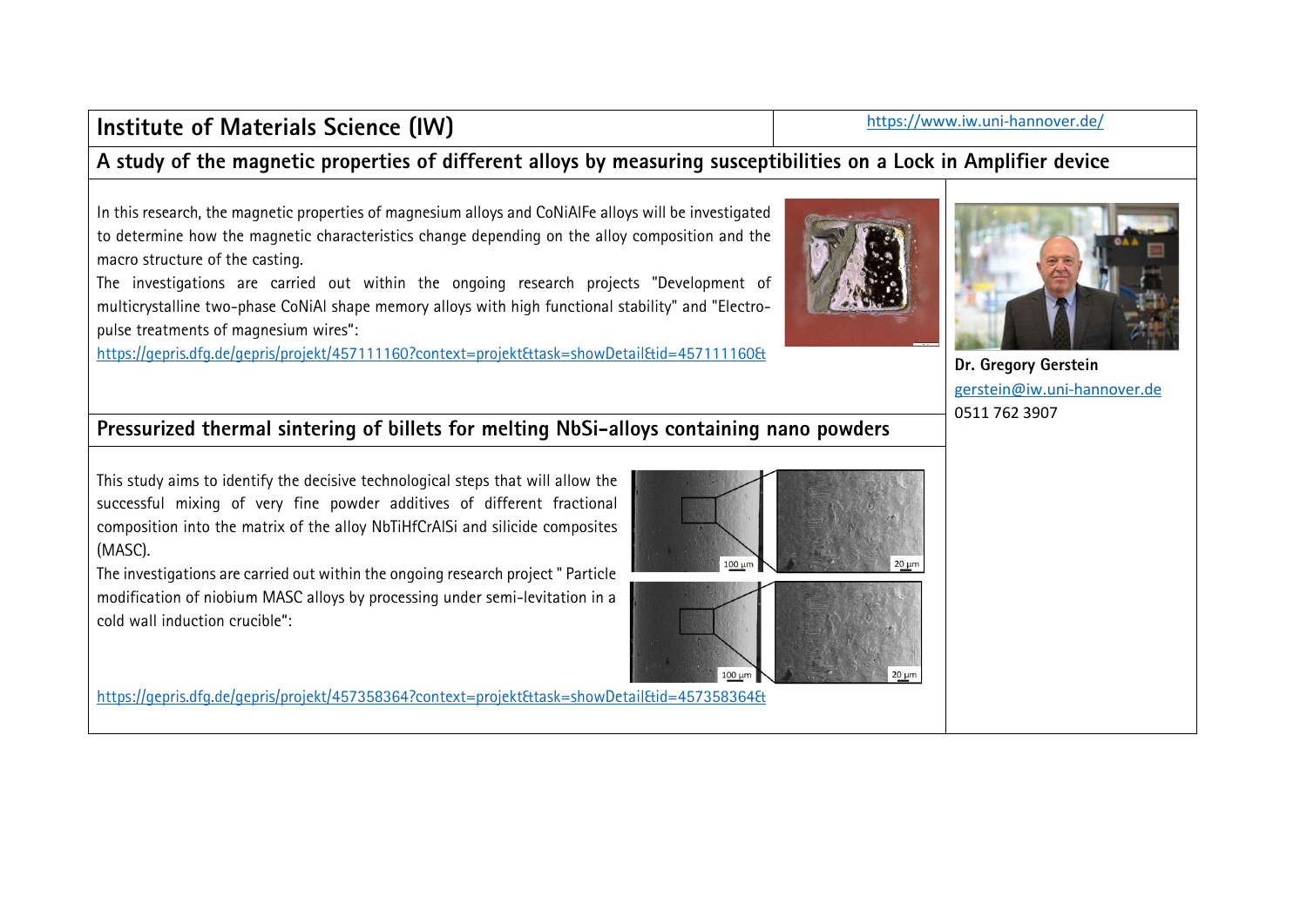#### Institute of Materials Science (IW) **Investigations of diffusible hydrogen in underwater wet welding**

Underwater wet welding is an important technique for repairing and construction underwater. Research and development in this area are performed at the Institut für Werkstoffkunde/UWTH (Institute of material science). The direct contact between the arc and the water promotes diffusible hydrogen in welds, which turns in considerable cause of hydrogen-induced cracks. This project has the focus on correlating the electric parameters of the welding process and the diffusible hydrogen values in the weld beads through Data Analysis methods. Welding tests and diffusible hydrogen have to be carried out with experimental equipment at the institute.



**Thomas Wolf** [wolf@iw.uni-hannover.de](mailto:wolf@iw.uni-hannover.de) 0511 762-9825

**Leandro Vaccari**  vaccari@iw.uni-hannover.de 0511 762 4318

Required qualifications:

• Basic knowledge in Data science and Welding technology

#### **Development of an eddy current sensor system to monitor in-situ SEM tensile tests**

The focus of our research group is the development and adaption of non-destructive testing methods to monitor material behavior. In this project the aim is to develop and built an eddy current sensor system to detect microstructural changes in in-

situ Scanning Electron Micrsocope (SEM) tensile tests. Eddy current testing signals can be correlated to microstructural changes when the phase undergoes a transformation from ferromagnetic to paramagnetic. Eddy current sensor systems to monitor tensile tests already exists in our research group. However, it is a great challenge to miniaturize an eddy current sensor so that it is able to be inserted into a SEM. This project will work together with another German project thesis, which focuses on the tensile tests and sample preparation.

Required skills: Interest in practical work, good team work skills



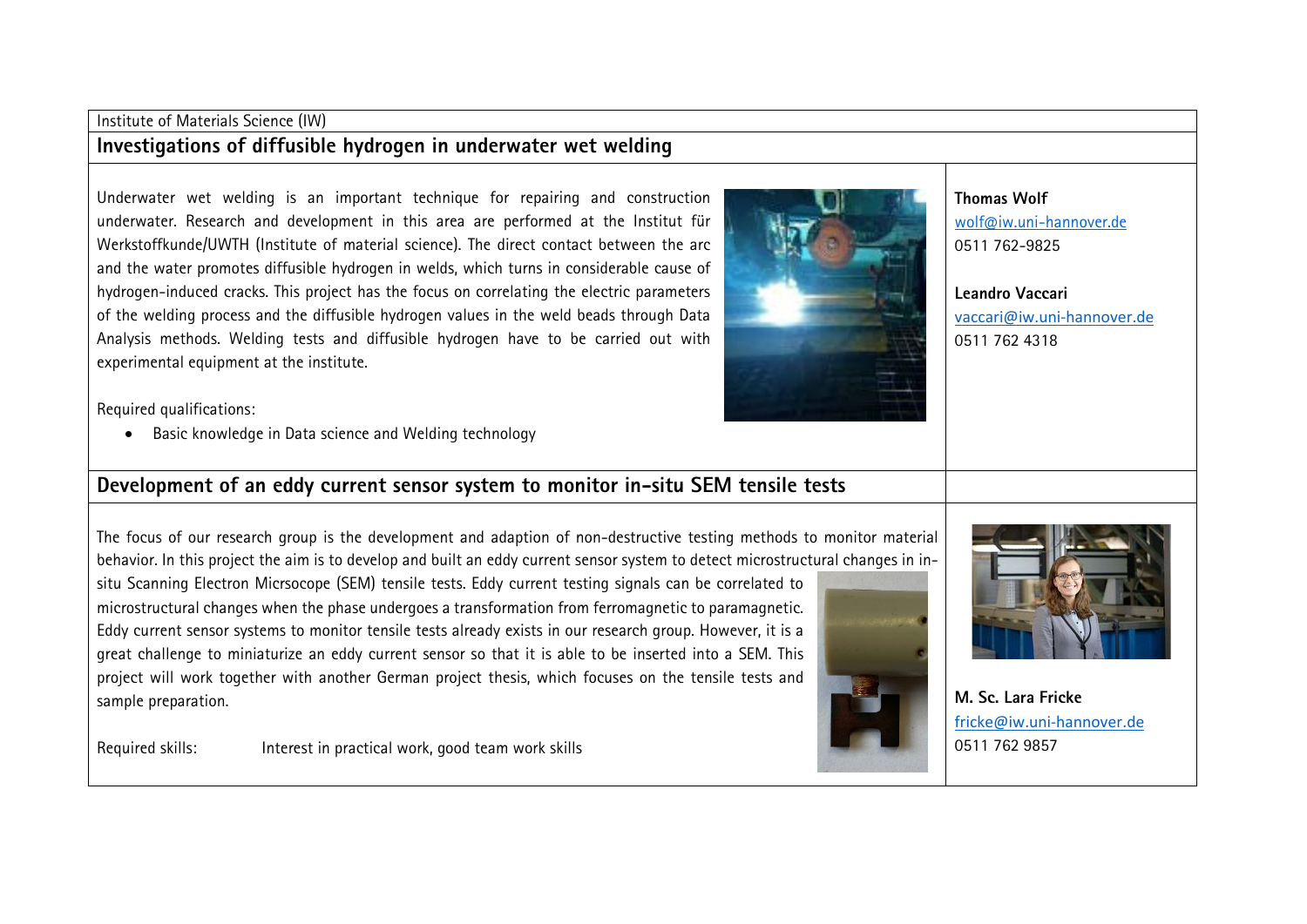| Institute for Thermodynamics (IfT)                                                                                                                                                                                                                                                                                                                                                                                                                                                                                                                                                                                                                                                    | https://www.ift.uni-hannover.de/ |                                                                                                                                          |
|---------------------------------------------------------------------------------------------------------------------------------------------------------------------------------------------------------------------------------------------------------------------------------------------------------------------------------------------------------------------------------------------------------------------------------------------------------------------------------------------------------------------------------------------------------------------------------------------------------------------------------------------------------------------------------------|----------------------------------|------------------------------------------------------------------------------------------------------------------------------------------|
| Experimental and Theoretical Characterization of Compact Heat Exchanger with a background in Additive                                                                                                                                                                                                                                                                                                                                                                                                                                                                                                                                                                                 |                                  |                                                                                                                                          |
| Manufacturing                                                                                                                                                                                                                                                                                                                                                                                                                                                                                                                                                                                                                                                                         |                                  |                                                                                                                                          |
| Additive Manufacturing is a powerful emerging technology, which will enable new designs for compact heat exchanger. The<br>geometrical structures within the fluid flow channels can be optimized on behalf of heat transfer performance and low<br>pressure drop. At the Institute, design procedures are developed to find the optimal structure for a given fluid application,<br>using CFD calculations and CAD programs. These structures have to be validated experimentally. The research project could<br>be either focused on numerical calculations and/or experimental validation on existing experimental set ups.<br><b>Experimental characterization of a Fuel Cell</b> |                                  | M. Sc. Maike Willke<br>willke@ift.uni-hannover.de<br>0511 762 13151<br>M. Sc. Marco Fuchs<br>fuchs@ift.uni-hannover.de<br>0511 762 14756 |
| Fuel cell systems are an important energy conversion device to deliver "green" electric<br>energy on demand from a hydrogen storage tank. At the Institute, polymer electrolyte<br>membrane (PEM-FC) fuel cells as well as solid oxide electrolyte fuel cells (SO-FC) are<br>characterized in experimental setups. The research project will aim at a specific parameter<br>to be evaluated upon its impact on fuel cell performance, for example the moisture on<br>the performance of a PEM-fuel cell.                                                                                                                                                                              |                                  |                                                                                                                                          |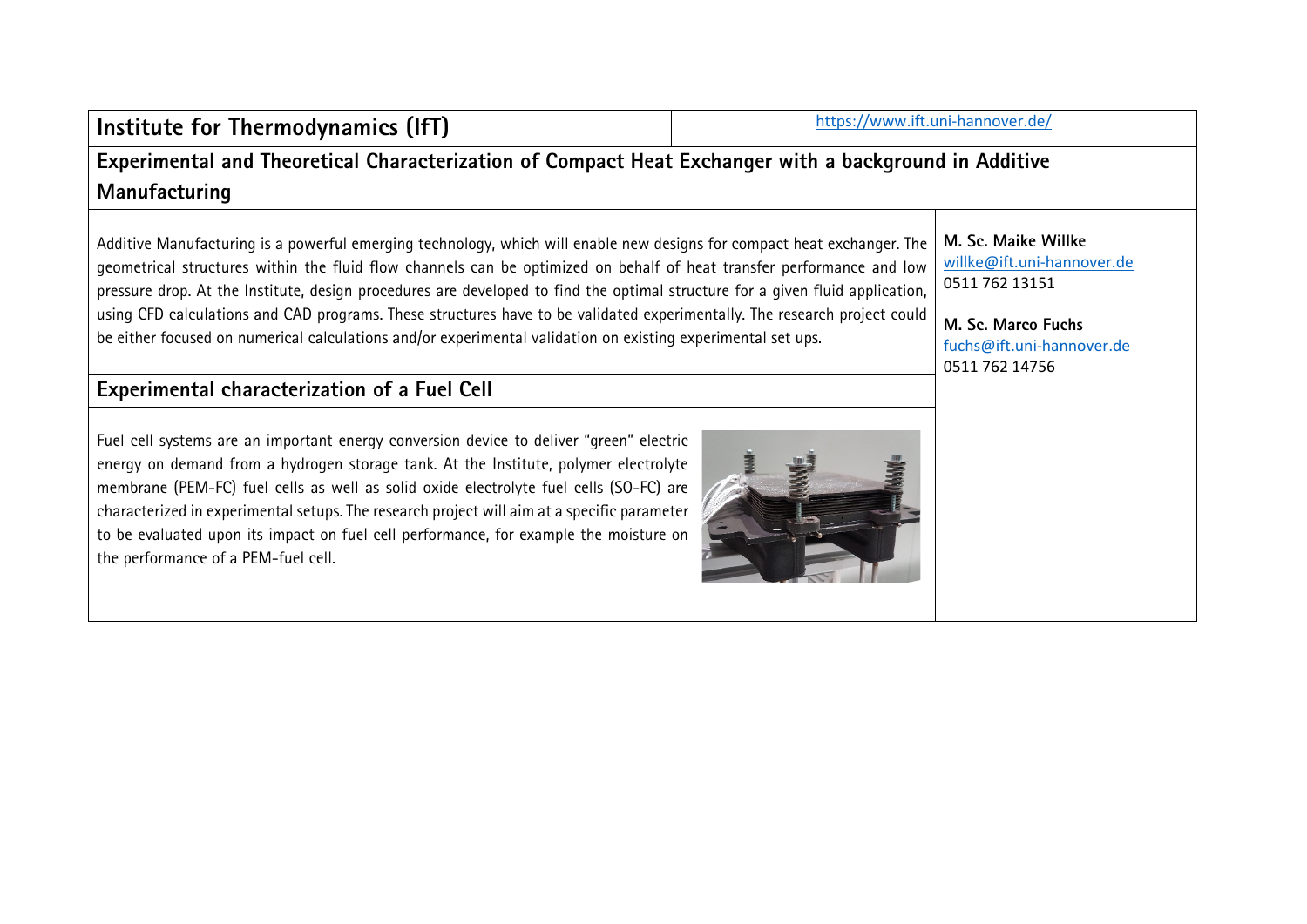## Institute of Turbomachinery and Fluid Dynamics (TFD) https://www.tfd.uni-hannover.de/de/ **Postprocessing Tools for Scale Resolving Simulations**

Scale resolving simulations (SRS) of turbulent flows in engineering applications can provide deep in-sight into the physics of the flow. So, they and can help to improve the aerodynamic, aeroacoustic and aeroelastic design of turbomachinery. They can also be used to develop or improve RANS turbulence and transition models for industrial ap-plication. High quality and reliable SRS require careful evaluation of convergence and consistency of the solution

process and the time averaged results. Therefore, a python tool was developed by the German Aerospace Center (DLR) that enables the user to evaluate the initial transient of a time resolved simulation and to estimate the statistical sampling error of time averaged variables.

In this project the DLR-tool shall be implemented into the post processing routine of the TFD. Its performance, functionality and potential shall be analysed based on its application to available SRS-Results at the institute.

Your Profile:

- Experiences with Linux and Python or data processing recommended
- Independent and focussed work

Your Tasks:

- Study of scientific data analysis with python
- Use of a Python tool to analyse time resolved data with Python
- Documentation and presentation of the results

**Dr.-Ing. Lars Wein** wein@tfd.uni-hannover.de 0511 762 2347



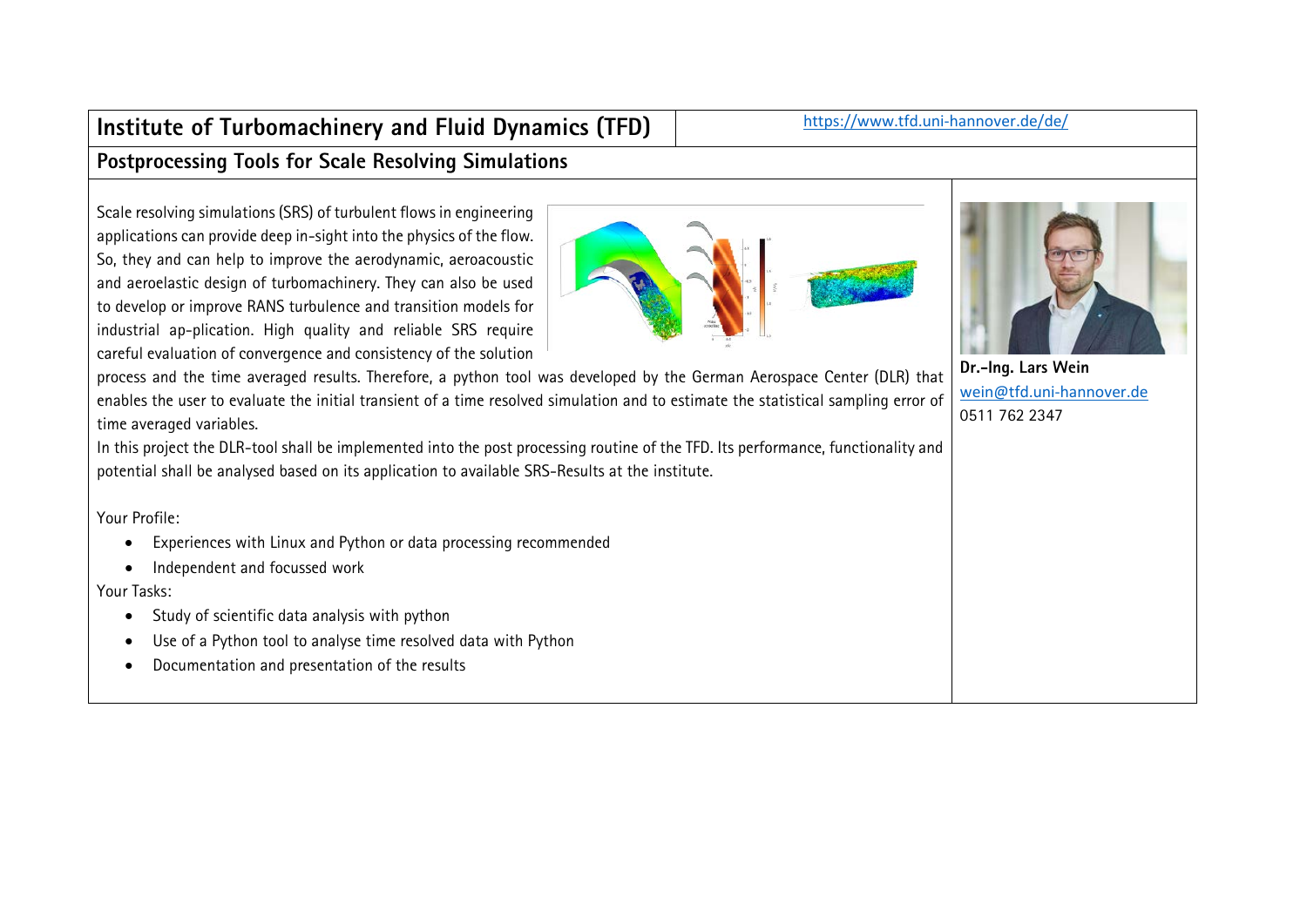Institute of Turbomachinery and Fluid Dynamics (TFD)

#### **Implicit Filtering of Time Resolved Measurements**

Future development of turbomachinery is driven by high fidelity computational fluid dynamic simulations (CFD) and high fidelity experimental measurements. Every of these methods has its own limitations and requirements regarding the sampling period and sampling rate. As an example,



Direct Numerical Simulation requires sampling rates of a few MHz, while the costs for computational resources does not allow sampling periods of more than a few milliseconds. The spatial re-solution of DNS is as high as the dissipative, so called Kolmogorov scales of the flow. In contrast to this, Particle Image Velocimetry (PIV) has a spatial resolution of a few pixel only, a sampling rate of few Hz, but a sampling time of some minutes. These contrary characteristics have an influence on the applicability of the methods to certain flows in turbomachinery.

The sampling rate of the CFD or experimental method can be interpreted as a temporal filter. Within this project, the influence of different temporal filters applied to time resolved measurements and SRS-Simulations of turbulent flows in turbomachinery shall be analysed. Therefore, generic but physically meaningful signals will generated and process using python.

Your Profile:

- Experiences with Linux and Python or data processing recommended
- Independent and focussed work

Your Tasks:

- Study of scientific data analysis with python
- Evaluation of different temporal filters applied to time resolved measurements of turbulent flows in turbomachinery
- Documentation and presentation of the results



**Dr.-Ing. Lars Wein** wein@tfd.uni-hannover.de 0511 762 2347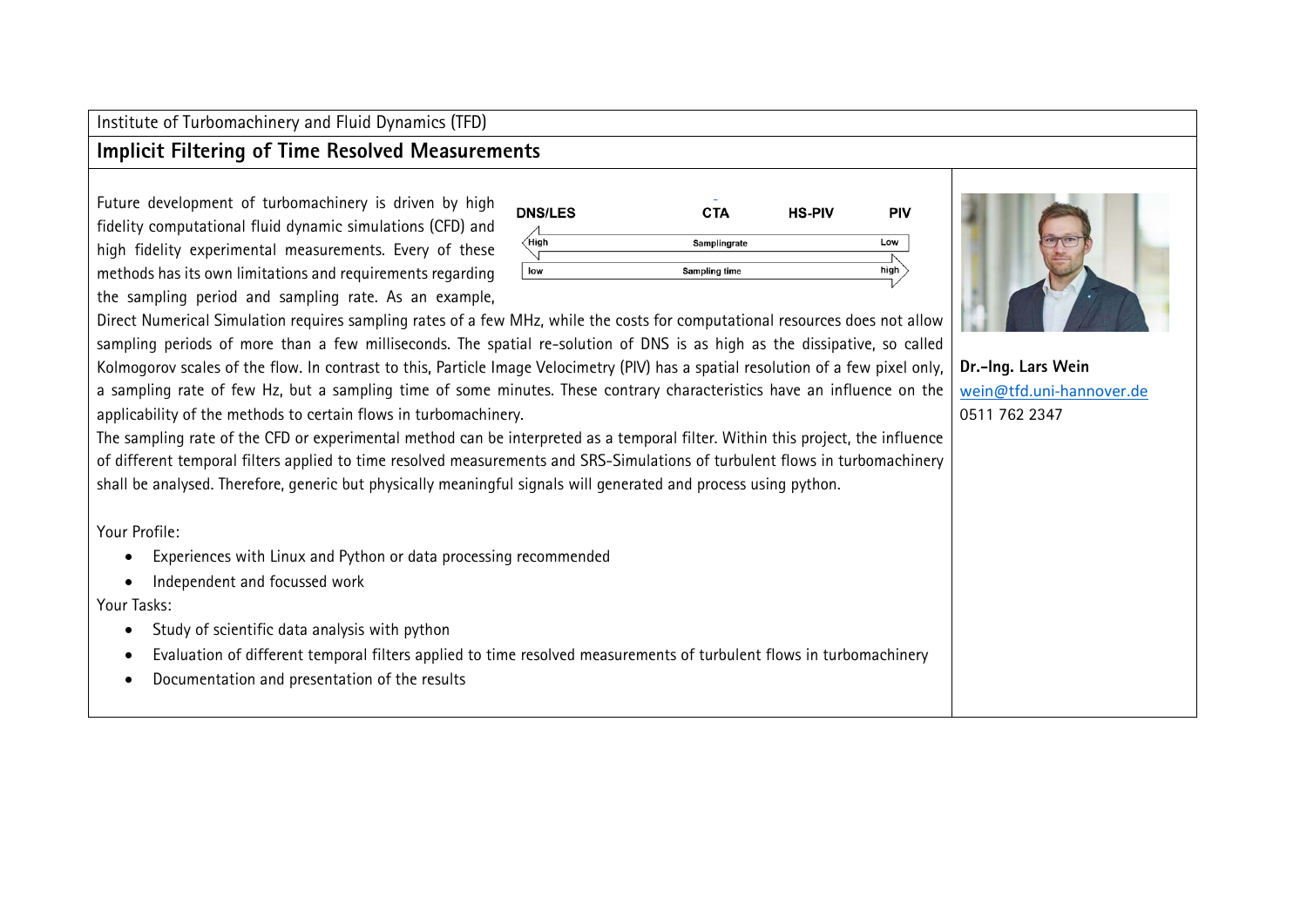| Institute of Turbomachinery and Fluid Dynamics (TFD)                                                                                                                                                                                                                                                                                                                          |                               |
|-------------------------------------------------------------------------------------------------------------------------------------------------------------------------------------------------------------------------------------------------------------------------------------------------------------------------------------------------------------------------------|-------------------------------|
| Experimental Investigations of Water Separation Concepts for Fuel Cell Systems                                                                                                                                                                                                                                                                                                |                               |
| Exhaust air from PEM fuel cells contains water, which can damage downstream components in the flow path, e.g. a turbine<br>used for energy recovery. The aim of this project is to test several water separation concepts for fuel cell systems using specially<br>developed small-scale experiments.<br>Required Skills:<br>Experience and interest in experimental research |                               |
|                                                                                                                                                                                                                                                                                                                                                                               | Konstantinos Armanidis, M.Sc. |
|                                                                                                                                                                                                                                                                                                                                                                               | armanidis@tfd.uni-hannover.de |

0511 762 13152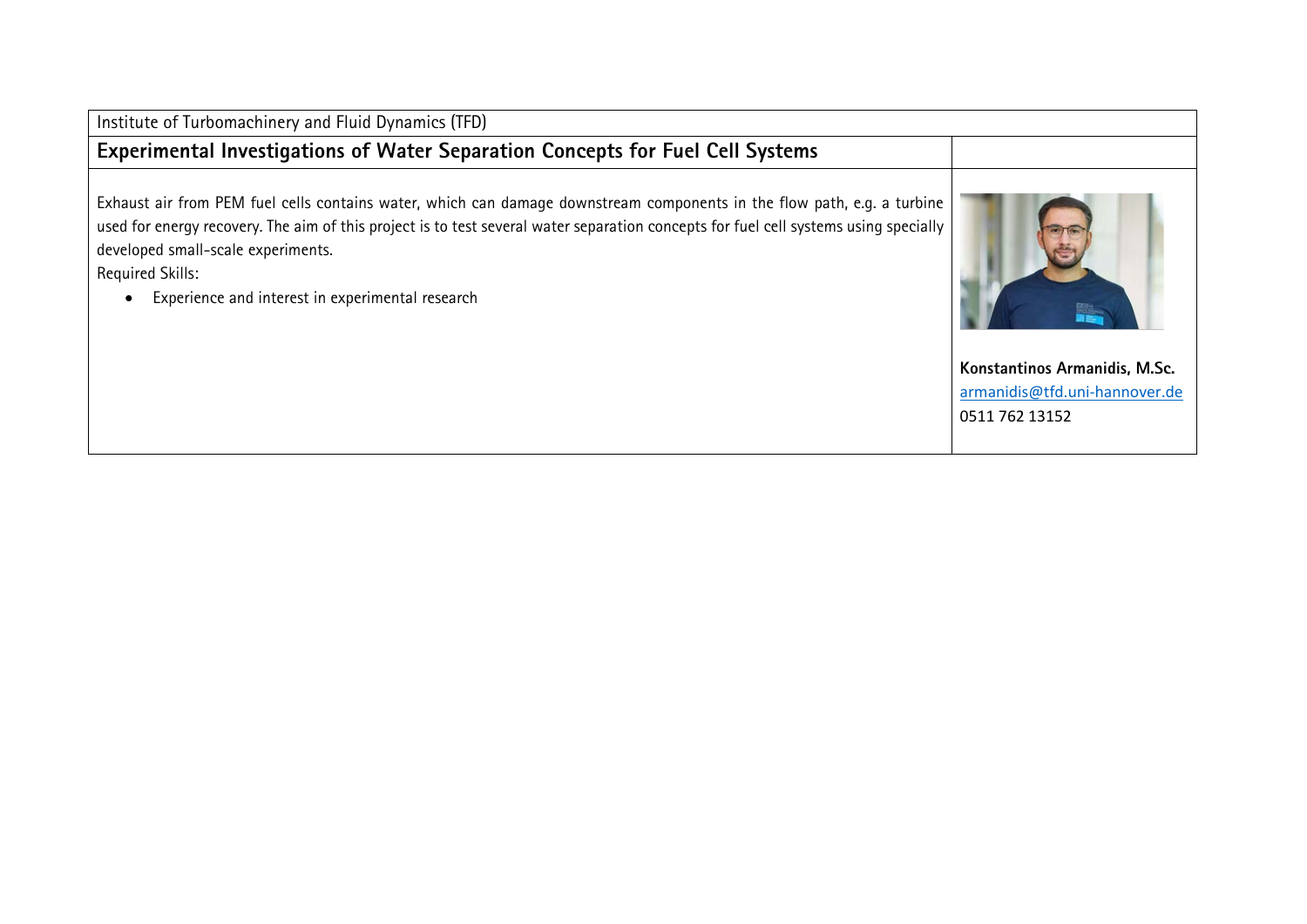| Institute for Multiphase Processes (IMP)                                                                                                                                                                                                                                                                                                                                                                                                                                                                                                                                                                                                                                                                                                                                                                                                                                                                                                                                                                                   | https://www.imp.uni-hannover.de/ |                                                                                                                                     |  |
|----------------------------------------------------------------------------------------------------------------------------------------------------------------------------------------------------------------------------------------------------------------------------------------------------------------------------------------------------------------------------------------------------------------------------------------------------------------------------------------------------------------------------------------------------------------------------------------------------------------------------------------------------------------------------------------------------------------------------------------------------------------------------------------------------------------------------------------------------------------------------------------------------------------------------------------------------------------------------------------------------------------------------|----------------------------------|-------------------------------------------------------------------------------------------------------------------------------------|--|
| Analysis of the preservation of cell seeded tissue engineered constructs                                                                                                                                                                                                                                                                                                                                                                                                                                                                                                                                                                                                                                                                                                                                                                                                                                                                                                                                                   |                                  |                                                                                                                                     |  |
| Tissue Engineering is a promising approach to replace or regenerate damaged tissue in patients. In this regard, electrospun<br>scaffolds can be seeded with specific cell types and function as a tissue substitute. A drawback is the limited shelf-life of<br>biological materials, such as cells. Therefore, we aim to enhance the shelf-life of cells seeded on the tissue engineered constructs<br>by cryo- and hypothermic preservation. In this proposed student work, the preservation of cells, seeded onto electrospun scaffolds,<br>will be analysed as well as the properties of the utilized polymers (for electrospinning) and applied cryoprotective/hypothermic<br>agents.                                                                                                                                                                                                                                                                                                                                 |                                  | M.Sc. Sven-Alexander Barker<br>barker@imp.uni-hannover.de<br>0511 762 4848<br>Prof. Prof. h.c. Dr.-Ing. Birgit<br>Glasmacher, M.Sc. |  |
| Required skills: General knowledge in natural sciences (biology, physics and chemistry) and biomedical/mechanical<br>engineering/life science, laboratory work, statistical analysis, independent working.                                                                                                                                                                                                                                                                                                                                                                                                                                                                                                                                                                                                                                                                                                                                                                                                                 |                                  |                                                                                                                                     |  |
| Cryopreservation of stem cells by electroporation-assisted loading with sucrose                                                                                                                                                                                                                                                                                                                                                                                                                                                                                                                                                                                                                                                                                                                                                                                                                                                                                                                                            |                                  |                                                                                                                                     |  |
| Dimethyl sulfoxide (DMSO)- and serum-free cryopreservation of cells and tissues is a promising method to protect the<br>cells during freezing and thawing, avoiding possible toxicity of DMSO and the xenogeneic serum. Electroporation of<br>the cells allows to load the cells with different alternative cryo-protective agents such as sucrose to be able to ensure<br>cell protection during cryopreservation.<br>Within the scope of this project, a method for the cryopreservation of cells by cell loading with sucrose by<br>electroporation will be established at the institute using the BTX <sup>™</sup> Gemini X2 electroporation device. In addition, the<br>behavior of the cells during the freezing and thawing processes will be analyzed using cryomicroscopy.<br>Required skills: The student should be familiar with the Safety rules and Rules for sterile work in cell culture laboratory<br>and Electroporation Hardware Safety. The basic knowledge of handling with cells is as well required. |                                  | M.Sc. Diaa Khayyat<br>khayyat@imp.uni-hannover.de<br>0511 762 3827<br>Prof. Prof. h.c. Dr.-Ing. Birgit<br>Glasmacher, M.Sc.         |  |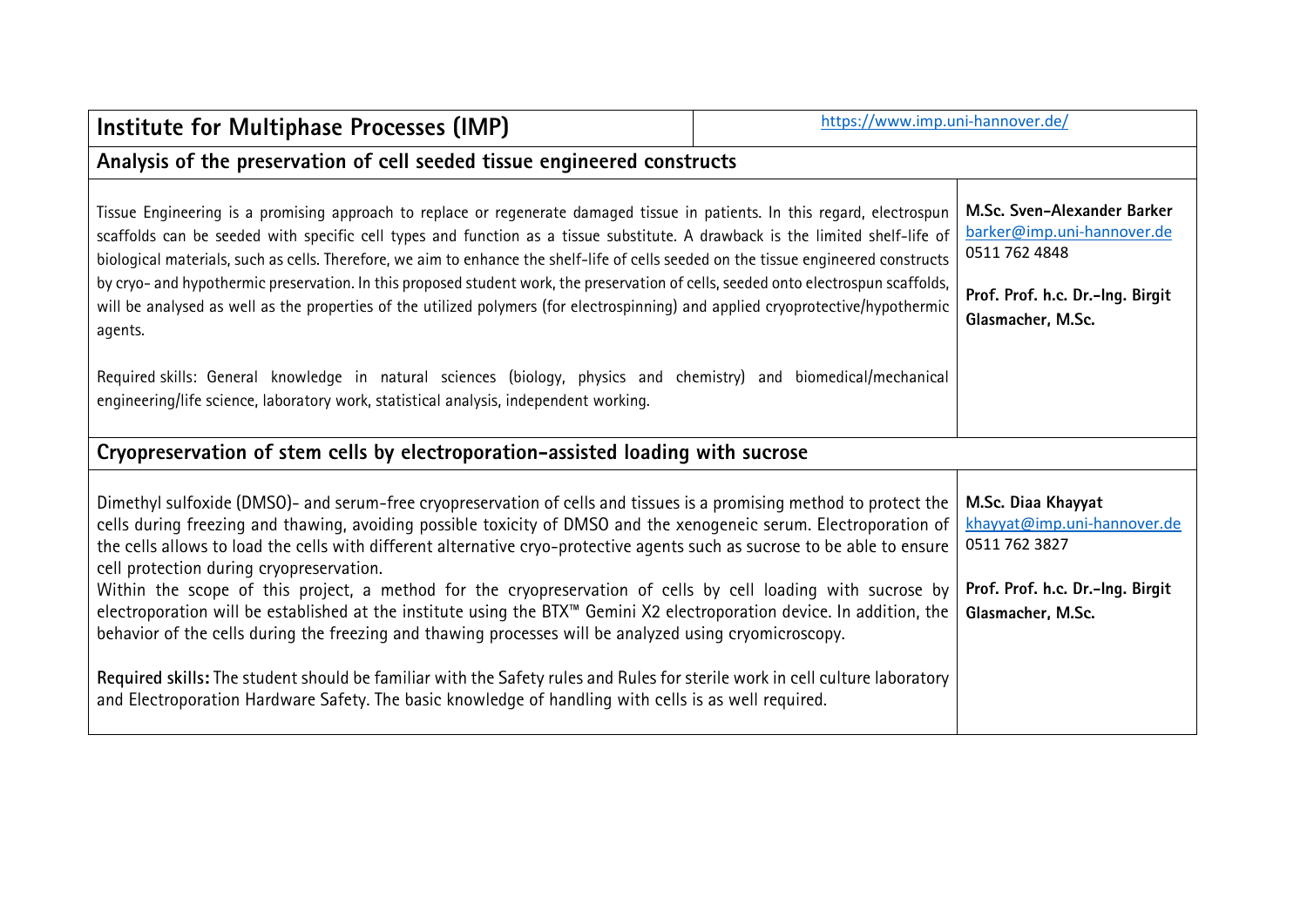Institute for Multiphase Processes (IMP**)**

#### **Biocompatibility and degradation of tissue-engineered constructs**

Tissue engineering (TE) is the most promising approach to develop tissueengineered constructs comprising cells and scaffolds to replace or regenerate damaged tissue in patients. The human amniotic membrane (hAM) has been employed as a scaffolding material in TE for different applications in corneal treatment, wound dressing, urology, and other areas.

ER ⊞ ◈ 崇 Cardiology Ophthalmology Dermatology Oral surgery  $\gamma$ 叱 Gynecology Neurology J ∬ Fresh hAM TE hAM Orthopedic **M.Eng. Sara Maria Leal Marin**  [lealmarin@imp.uni-hannover.de](mailto:lealmarin@imp.uni-hannover.de) [0511 532 1341](tel:+495115321341)

**Prof. Prof. h.c. Dr.-Ing. Birgit Glasmacher, M.Sc.**

However, the good results of hAM for its biological properties (such as  $\frac{U}{S_{\text{post medicine}}}$ 

antibacterial, angiogenetic, antifibrotic, and anti-inflammatory properties). The mechanical properties and the biological properties of hAM vary between donors, the placenta's zone, and the delivery method. To face those challenges, we aimed to include hAM in polymeric scaffolds obtained by the electrospinning process, and the biological, mechanical, and chemical properties should be characterized. The student will be involved in fabricating the membranes and further characterization.

Required skills: laboratory work, statistical analysis.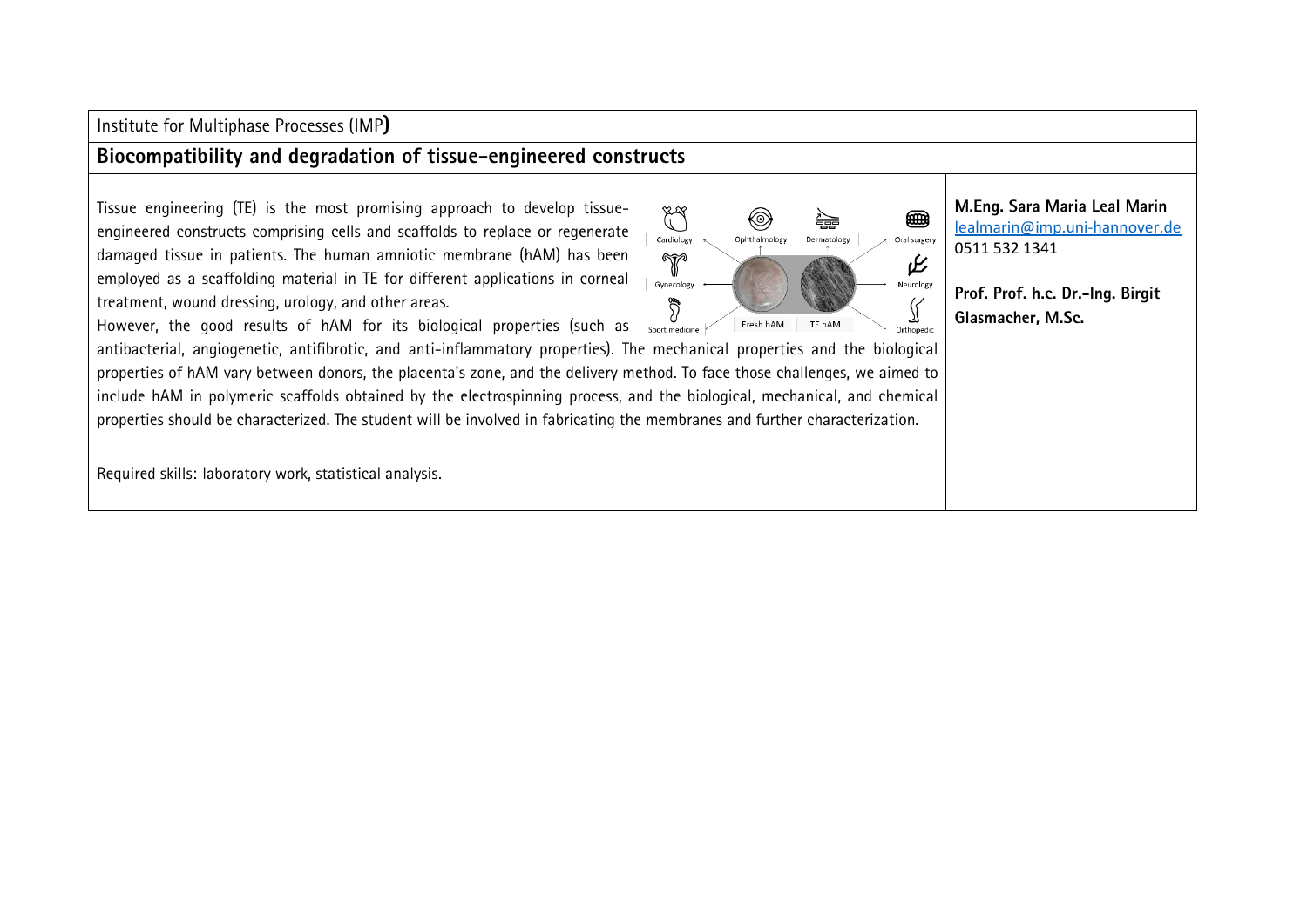## Institute for Factory Systems and Logistics (IFA) <https://www.ifa.uni-hannover.de/>

## **Development of a Cost Framework on Manufacturing and Material Costs Based on a Systematic Literature Review**

Processual and organizational innovations have the potential to provide competitive advantages for companies. However, an evaluation of the impact of innovations on monetary and logistic targets prior to implementation is difficult due to non-transparent correlations. Following the overall approach of a framework for the evaluation of innovations in terms of their impact on monetary and logistical objectives, the aim of this student research project is to develop a framework that initially supports a monetary evaluation of innovations. For this purpose, manufacturing and





**M. Sc. Tim Kämpfer**  [kaempfer@ifa.uni-hannover.de](mailto:kaempfer@ifa.uni-hannover.de) [0511 762 19812](tel:+4951176219812)

material costs have to be systematized based on the Economic Value Added by means of a systematic literature review.

## **Integration of Planning and Operation of Complex Production Systems with Model-Based Systems Engineering (MBSE): A Potential Analysis**

Shorter product life cycles combined with increasing product/variant diversity pose significant challenges to production systems in aircraft manufacturing. At the same time, there is a growing need to further automate individual process steps in the assembly of large components. In this context, linking the planning and operating phases of such complex production systems is becoming increasingly important.

To overcome this barrier, migration strategies and decision-making approaches are required to help the industry in the gradual introduction of the next generation of intelligent production systems step-by-step. However, it is particularly important to consider not only the technical aspects but also organizational and production logistics issues (e.g., minimizing lead time,...). A key component of these approaches is the comparative evaluation of migration scenarios in the early planning phase.

Model-Based Systems Engineering (MBSE) is based on a model-based approach to integrate all technical and logistical disciplines and therefore offers a quite promising approach to address the challenges described in the previous sections. Within the scope of this project, there is the possibility to support an industry-related research project in the form of a



**M. Sc. Tim Kämpfer**  [kaempfer@ifa.uni-hannover.de](mailto:kaempfer@ifa.uni-hannover.de) [0511 762 19812](tel:+4951176219812)